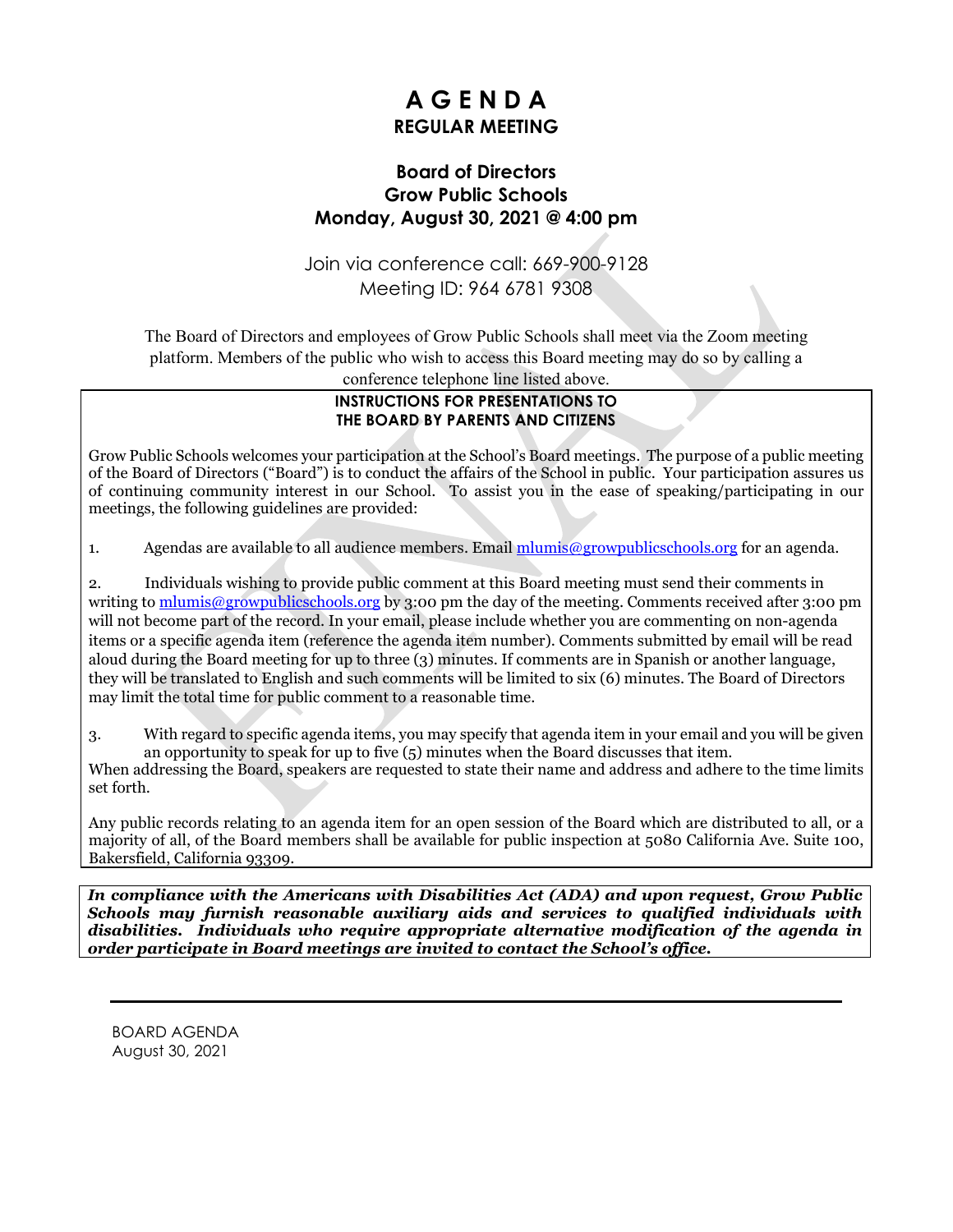#### **I. PRELIMINARY**

*A. CALL TO ORDER*

Meeting was called to order by the Board President at \_\_\_\_\_\_\_\_\_\_\_\_\_\_\_\_\_\_\_\_\_\_\_\_\_\_

| В. | <b>ROLL CALL</b><br>Present<br>Absent                                                          |  |
|----|------------------------------------------------------------------------------------------------|--|
|    | Mr. Tom Mestmaker<br>Mr. Matt Look<br>Mr. Ernie Unruh<br>Mr. Manuel Pantoja<br>Dr. Jean Fuller |  |
| С. | <b>FLAG SALUTE</b>                                                                             |  |
| D. | APPROVAL OF MINUTES: BOARD MEETING of June 28, 2021                                            |  |
|    | Motion:<br>Second:                                                                             |  |
| E. | APPROVAL OF MINUTES: BOARD MEETING of July 26, 2021                                            |  |
|    | Motion: Second:                                                                                |  |
| F. | APPROVAL OF MINUTES: SPECIAL BOARD MEETING of July 29, 2021                                    |  |
|    | Motion:<br>Second:                                                                             |  |

## **II. COMMUNICATIONS**

A. *ORAL COMMUNICATIONS:* Non-agenda items: no individual presentation shall be for more than three (3) minutes and the total time for this purpose shall not exceed fifteen (15) minutes. Ordinarily, Board members will not respond to presentations and no action can be taken. However, the Board may give direction to staff following a presentation.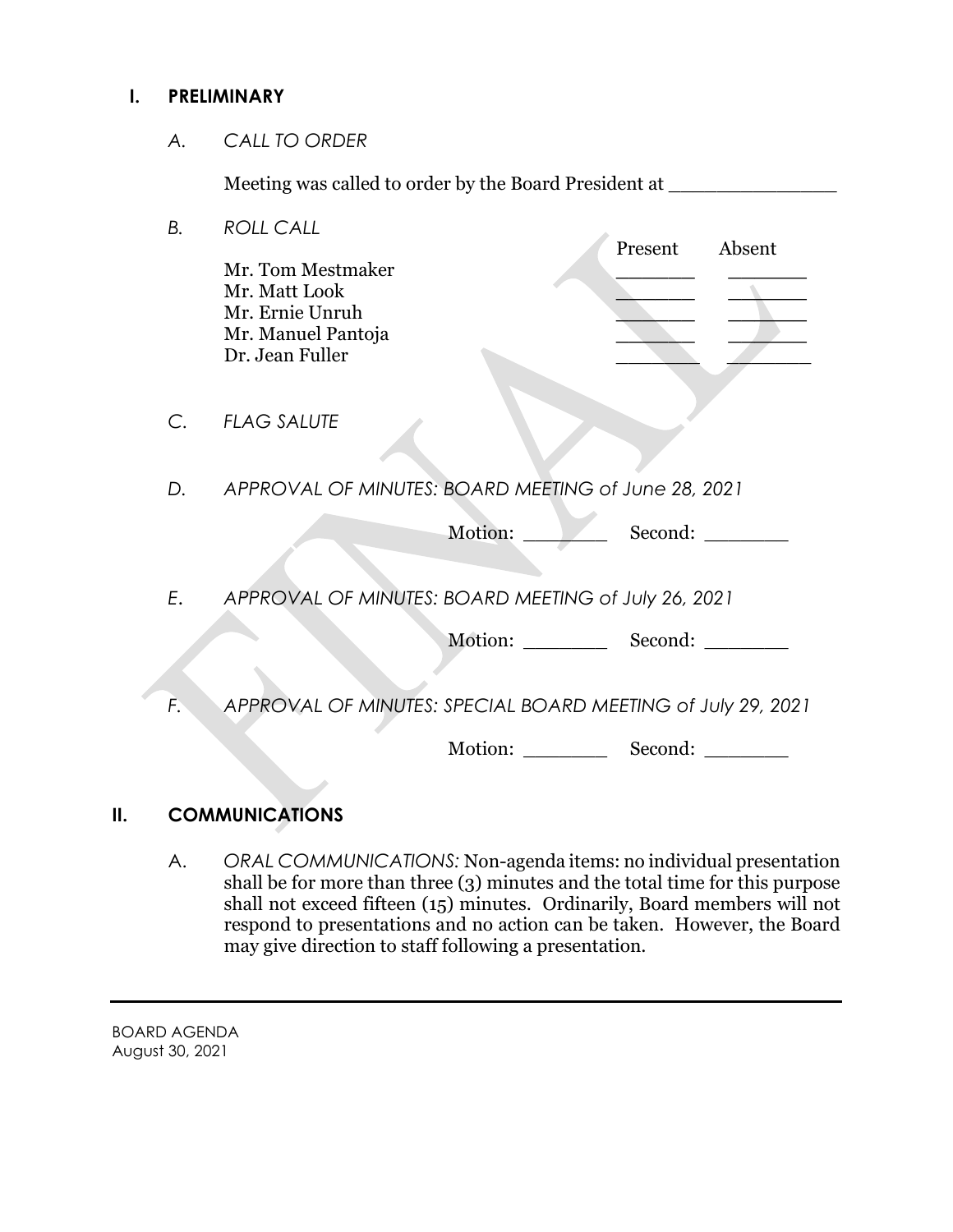- B. For Information: GS Leadership Report
	- 1. Chief Executive Officer
	- 2. Chief Operating Officer
	- 3. Chief Academic Officer
	- 4. Principal Grow Academy Arvin
	- 5. Principal Grow Academy Shafter
- C. For Information: Grow Academy Staff Report
- D. For Information: Grow Academy Parent Report
- E. July Fiscal Report

#### **III. ITEMS SCHEDULED FOR ACTION REFERENCE**

1. Approval of Purchase Orders & Warrants & Credit Card III-A.1 Registers for July 2021

| It is recommended that the Board approve | Motion: | Action: |
|------------------------------------------|---------|---------|
| Agenda Item III-A.1.                     | Second: | Vote:   |

#### 2. Approval of Thinking in Common Proposal (SPED Co-Teaching III-A.2 Professional Development)

Proposal for initial professional development on co-teaching; along with ongoing technical support and facilitation of co-teaching reflection studies designed to support staff implementing co-teaching by building understanding and providing coaching to ensure effective use and growth of co-teaching practices.

| It is recommended that the Board approve | Motion: | Action: |
|------------------------------------------|---------|---------|
| Agenda Item III-A.2.                     | Second: | Vote:   |

#### 3. Approval of Revised CSUB Intern Program Agreement III-A.3

The purpose of the Intern Program is to place Interns in full-time teaching jobs with Grow Public Schools while Interns take courses offered by the University for the California Preliminary Credential. This is a four-year agreement. This agreement was originally approved at the March 22, 2021 board meeting, but due to the name change, a new agreement will need to be approved by the board.

| It is recommended that the Board approve | Motion: | Action: |
|------------------------------------------|---------|---------|
| Agenda Item III-A.3.                     | Second: | Vote:   |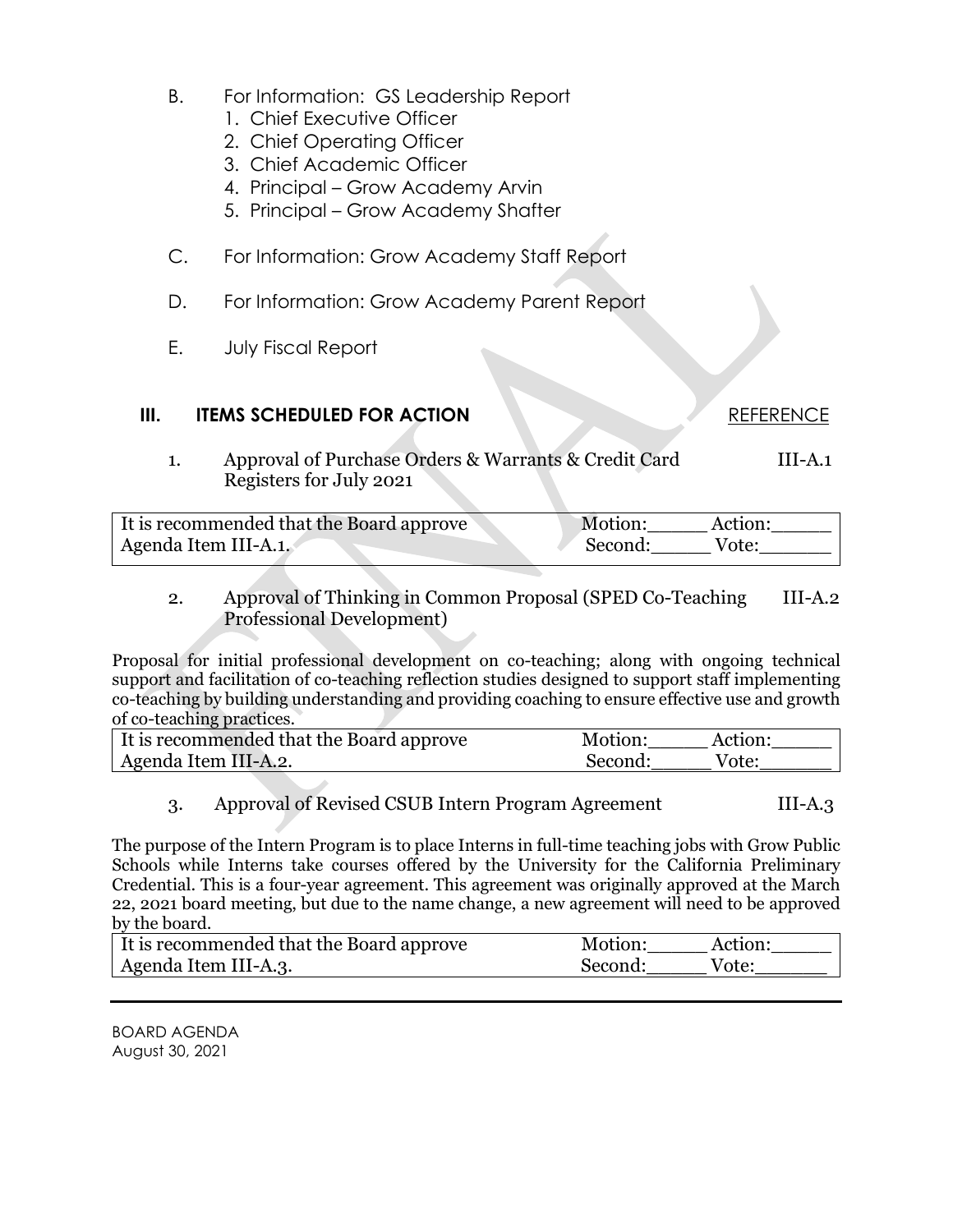#### 4. Approval of Amended Board Resolution Concerning Measures III.A.4 to Address the Organization & Educational Impacts of the COVID-19 Virus

The original resolution was approved on March 16, 2020 and expired on June 30, 2021. The amended resolution will continue to grant the Chief Executive Officer authority to make decisions, in conjunction with legal counsel that effect the organization and education impacts due to COVID-19.

| It is recommended that the Board approve | Motion: | Action: |
|------------------------------------------|---------|---------|
| Agenda Item III-A.4.                     | Second: | Vote:   |

#### 5. Approval of Independent Study Policy III-A.5

Every charter school offering independent study must do so in accordance with a legallycompliant board policy that is adopted by the board prior to claiming any apportionment for independent study.

| It is recommended that the Board approve | Motion: | Action: |
|------------------------------------------|---------|---------|
| Agenda Item III-A.5.                     | Second: | Vote:   |

#### **IV. CLOSED SESSION**

Section 54957.6 Conference with Labor Negotiators Agency Designated Representative: Board Chair Unrepresented Employee: Chief Executive Officer

### **V. OPEN SESSION – INFORMATION/ITEMS SCHEDULED FOR ACTION**

6. Approval of Ratification of Compensation Comparability Study  $III - A.6$ for Chief Executive Officer

| It is recommended that the Board approve | Motion:<br>Action: |
|------------------------------------------|--------------------|
| Agenda Item III-A.6.                     | Second:<br>Vote:   |

Board Chair: Required Oral Report Regarding Board Approval of Chief Executive Officer Contract